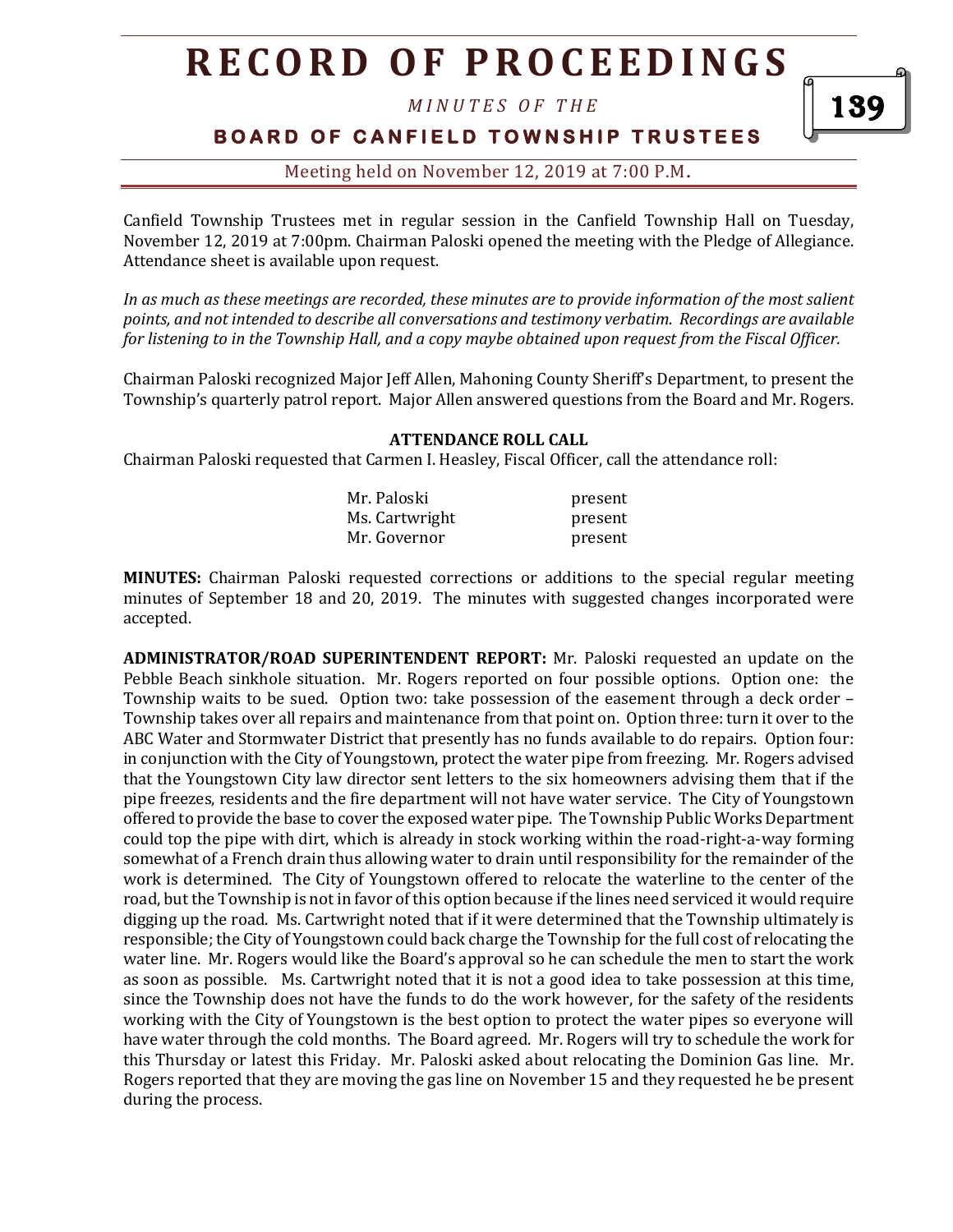*M I N U T E S O F T H E* 

# **BOARD OF CANFIELD TOWNSHIP TRUSTEES**

140

## Meeting held on November 12, 2019 at 7:00 P.M**.**

Mr. Paloski advised the Board that at the end of Curtis Drive there is a drinking water quality issue. Youngstown Water plans to install a temporary water line so the main line can be shut off and cleaned. An epoxy will be added to the pipe to form a barrier between the old pipe and water flowing through the main line. The Youngstown City Council approved the work in October, but the start date is unknown at this time.

Mr. Rogers reported that the paving program came in under budget, however some punch list items still need completed and he noted that although the company was slow the work was well done. Mr. Rogers will hold payment until the punch list is satisfied. The Fiscal Officer noted that Ohio Public Works Commission (OPWC) cuts checks on the 20th of each month and if we miss the November cut off, the next cutoff is December 20 to finalize this project before yearend.

Ms. Cartwright has requested a list of catch basins for maintenance, noticing four more basins listed on the road report but has not seen the requested report. She is asking that Cindy start on it as soon as possible.

Mr. Governor asked about the ditch at the Community Park. Mr. Rogers explained that the ditch is done and the farmer was been told how to plant, in an east - west direction, if he continues to farm that property. Mr. Governor confirmed that it is a year-to-year agreement that has expired. Mr. Rogers agreed. The Board agreed that the information presented to the farmer should be in writing and include an out clause. Mr. Rogers will put a letter together and run it by the prosecutor's office.

Ms. Cartwright asked Mr. Rogers to review the cost breakdown for CT Consultants hydraulics study through the ABC Water and Stormwater District. Mr. Rogers noted that Phase I is \$98,100 with ABC Water paying 1/3 of the cost this year and the balance to be paid with first half tax collections in 2020.

Ms. Cartwright expressed concern for the safety of the public as it relates to the debris and the damaged guardrail on Leffingwell Road at Indian Run Creek, after county workers removed the fallen trees from the road following a storm earlier this year. Mr. Rogers has spoken to the county and they plan to take care of it after its' paving program is completed.

Mr. Paloski reported that PNC Bank now owns the property on Mellinger Road that has been on the nuisance property list. The zoning inspector is in the process of contacting PNC Bank for an update.

Mr. Rogers presented a change order for additional asphalt for the Emergency Roadway Repairs to Fairway Drive and Pheasant Run OPWC Project at a cost of \$1,331.26.

Mr. Rogers advised the Board that a Boardman Trustee requested permission to have a tree planted at the Canfield Township Community Park on behalf of someone that passed away. The Board was favorable to the request. Mr. Paloski moved to accept the administrator/road superintendent, public works and zoning reports as presented.

**FISCAL OFFICER'S REPORT:** Chairman Paloski called on the Fiscal Officer, Carmen I. Heasley, to present the financials. The Fiscal Officer reviewed warrants and electronic payments, noting that one warrant written that missed the reports but is in the package for signatures involves the fire loss on Summit Drive. She explained that the Agency Fund has a balance left after this warrant and will need a legal opinion to determine if the funds go back to the insurance company. She reported on two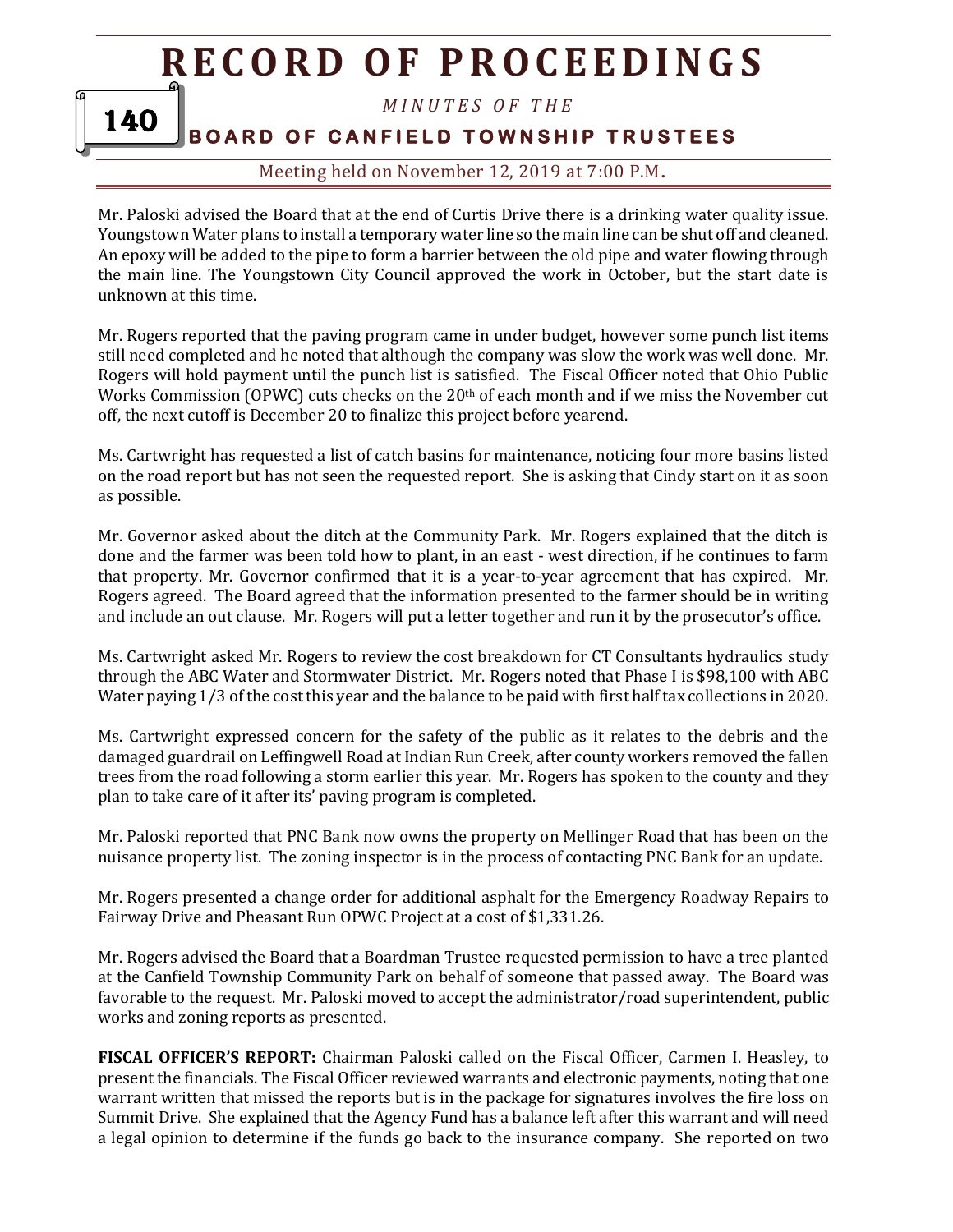*M I N U T E S O F T H E* 

141

**BOARD OF CANFIELD TOWNSHIP TRUSTEES** 

Meeting held on November 12, 2019 at 7:00 P.M**.**

purchase orders, both Then & Now purchase orders, because we were waiting on the final certificate from the county auditor.

The county auditor has waived budget requirements for the 2020 tax year. The County Auditor will hold a round table meeting on November 26 at the Canfield Library from 9:00am to 12:00pm.

The Fiscal Officer noted that Farmers National Bank is now required to have a copy of all check signers driver's license. They need the driver's licenses for Mr. Paloski and Mr. Governor.

Mr. Governor noted that Ohio Revised Code does state that the incoming Fiscal Officer is not paid until taking office on April 1, but there is a provision permitting the current Fiscal Officer to request an assistant; setting the wage and or expenses so that she can be paid while in training.

Ms. Cartwright noted as it relates to bonding incoming elected officials, the Board needs to decide whether to go with the current bond vs Faithful Performance of Duty Coverage. If the Trustees bring in the new Fiscal Officer before April the Board needs to know what the bond cost would be. Ms. Cartwright would like a spreadsheet that lists bond information, such as date, amount and period of coverage. Paloski moved to accept the Fiscal Officers report as presented.

#### **OLD BUSINESS RESOLUTION 2019-11-12-188 Emergency Roadway Repairs for Fairway**

Ms. Cartwright moved to approve change order number one for the Emergency Roadway Repairs for Fairway Drive, an additional four cubic yards of asphalt at \$1,331.26. Mr. Paloski seconded the Motion. Roll Call: Mr. Paloski, yes; Ms. Cartwright, yes; Mr. Governor, yes. Motion carried 3 to 0.

#### **NEW BUSINESS RESOLUTION 2019-11-12-189 Health Insurance Renewal**

Mr. Governor moved to approve Medical Mutual of Ohio as the Township's Healthcare provider from December 1, 2019 thru November 30, 2020. The plan is a High Deductible Health Reimbursement Account (HRA) with maximum exposure to the Township of \$95,000.00. Ms. Cartwright seconded the Motion. Discussion: Mr. Governor noted that Burnham and Flowers of Ohio continues as the administrator while Cailor Fleming Insurance of Boardman remains as the local agent. Roll Call: Mr. Paloski, yes; Ms. Cartwright, yes; Mr. Governor, yes. Motion carried 3 to 0.

#### **RESOLUTION 2019-11-12-190 Salt Agreement with Canfield Local School District**

Mr. Paloski moved to enter into the following agreement: WHEREAS, ORC 505.101 permits a Township to pass a resolution to enter into a contract, without advertising or bidding, for the purchase or sale of materials, equipment, or supplies from or to any department, agency or political subdivision of the state; WHEREAS, Canfield Township desires to enter into an agreement with the Canfield Local School District for the sale of 116 tons of sodium chloride (hereinafter "rock salt") for the 2019-2020 winter season at an agreed cost of \$72.23 per ton. In addition, the School shall pay the Township \$21.49 per truckload for the labor and equipment cost. Mr. Governor seconded the Motion. Discussion: Mr. Paloski noted the Board signing the contract at this time. Roll Call: Mr. Paloski, yes; Ms. Cartwright, yes; Mr. Governor, yes. Motion carried 3 to 0.